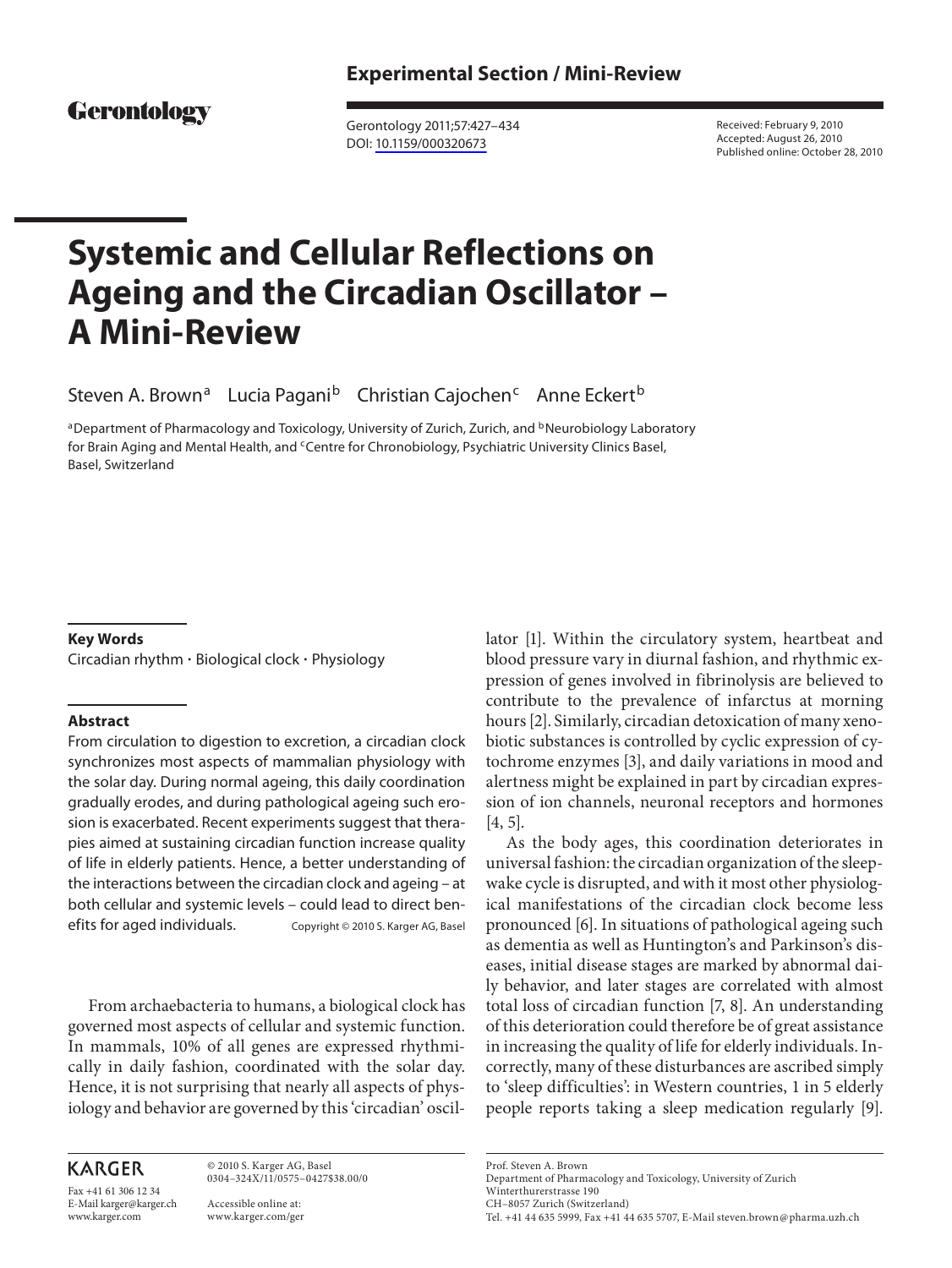While these may provide a momentary alleviation of fatigue, underlying causes remain unaddressed, leading to a chronic dependence upon these substances.

## **How Is Circadian Function Regulated?**

 In all mammals including humans, the suprachiasmatic nucleus (SCN) of the brain hypothalamus acts as a central clock tissue, coordinating all aspects of overt daily physiology and behavior. However, its mechanism is cell autonomous: each individual neuron of the SCN possesses a separate functional oscillator at the cellular level [10]. The individual clocks in each neuron are kept in phase with one another by intercellular communication involving neuropeptidergic signaling and electrical synapses [11, 12]. The nucleus as a whole then synchronizes circadian timing throughout the body, probably through a combination of diffusible factors and direct connections to other brain regions [13, 14]. In fact, 'slave' oscillators of similar or identical molecular mechanism to those in the SCN are present throughout the body as well. Dissociated cells of peripheral tissues such as fibroblasts appear to be able to keep time as accurately as SCN neurons in culture [15]. Regulation of daily physiology and behavior is probably a product of systemic regulation of some processes directly by the SCN, and indirect regulation of others directly by cellular clocks in other tissues [16]. Such a system has the potential benefit of temporary uncoupling between SCN and peripheral clocks. For example, if rodents are fed consistently at an abnormal time, their peripheral clocks in the liver, kidney and other organs will change their circadian phase to reflect the new feeding time, but the SCN will continue to remain in synchrony with the solar day [17, 18].

 At a cellular level, the mammalian circadian oscillator is composed of interlocking feedback loops of transcription and translation. A variety of dedicated genes are used for this purpose: the products of the *Clock* and *Bmal1* loci activate transcription of a set of afternoonactive genes including the period and cryptochrome family via *cis* -acting E-box elements present in the promoter regions of these genes. PER and CRY proteins then oligomerize to form a repressive complex that counteracts CLOCK:BMAL1 activation and shuts off their own transcription so that the cycle can begin anew. Added robustness and control of this mechanism is provided by secondary feedback loops of transcription factors (for example the nuclear hormone receptors  $REV$ -ERB $\alpha$  and  $ROR-\alpha$ ), by phosphorylation (for example casein kinases 1 and 2, GSK3, and likely multiple others), and by chromatin-modifying factors, RNA-binding proteins and cellular metabolic components like cAMP [19]. Elegantly, because this clockwork is present in most cells of the body, it is also one way that is used to control circadian output directly: the same elements critical for transcription of clock genes are also present in the promoters of many clock-controlled genes, where they drive circadian transcription using proteins from the clock itself [20] .

## **Entrainment**

 To better understand how circadian synchrony might be impaired in older individuals, it is important to understand how it is entrained in the first place. In the absence of external signals that entrain the clock, the mammalian circadian clock will 'free run' at its endogenous genetically programmed circadian period. This period is approximately but not exactly 24 h. In fact, that is why this biological clock is called 'circadian' – from the Latin 'circa diem' or 'around a day'. Thus, without external timing cues, an organism will eventually drift out of synchrony with the actual solar day. Preventing this are entrainment signals that come from the environment. In mammals, entrainment of the central clock in the SCN is a predominantly ocular process. Environmental light is transduced from the retina via both conventional rod and cone photoreceptors containing the photopigment rhodopsin, and via a special class of retinal ganglion cells containing the pigment melanopsin [21]. These cells project directly to the SCN. Without these retinal cells – for example, in some totally blind or enucleated individuals – the circadian clock free runs, leaving affected people with chronic jetlag-like symptoms [22] .

 Light transduction through the lens of the eye is reduced in elderly individuals, particularly in the short wavelength range  $(<$  480 nm) [23]. Elderly mice show much smaller light-induced clock changes ('phase shifting') than young ones [24], and elderly individuals attenuated phase advances by ocular bright light exposure in the morning [25]. In addition, there is a loss of retinal ganglion cells that transmit light signals to the circadian timing system in older animals of multiple species [26] . Hence, it has been speculated that one cause of circadian disturbances in elderly subjects is an inability to entrain properly to the environment. Such problems might be particularly acute in a clinical setting, where lighting can be irregular or even constant (for example, the hospital intensive care unit), or during nursing care when patients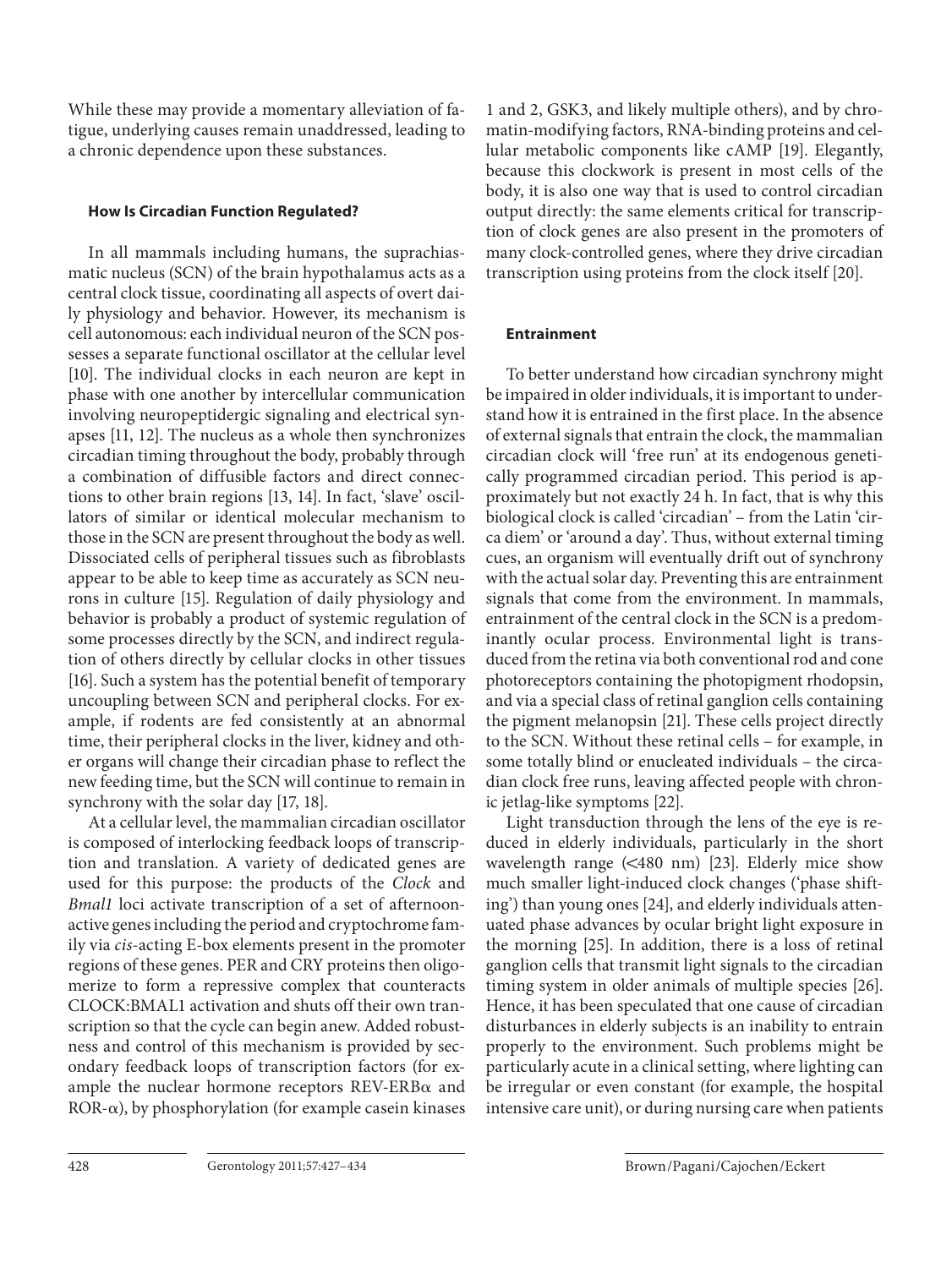receive little natural light. Recent human studies provide evidence for this hypothesis and show that the human circadian system is less sensitive to light in the elderly [27, 28]. Moreover, practically speaking, bright diurnal lighting in nursing homes has improved behavioral circadian rhythms in residents and improved sleep quality [29] as well as cognitive performance and mood [30]. Similar results are seen for demented individuals [31]. By contrast, constant bright lighting might also have deleterious effects: at least in animal models, constant light can desynchronize SCN neurons [32] and, as discussed at the end of this review, impaired clockwork is linked to a variety of pathologies including cancer and immune dysfunction.

 The degree to which brain- and eye-related entrainment changes in the elderly are mirrored or relayed in peripheral tissues remains controversial: age-dependent changes in clock gene amplitude (such as *Per2* and *Per3* genes) can be observed in blood leukocytes and oral keratinocyes, but no age-dependent differences are seen in phase shifting in these cells [33, 34]. This question of entrainment of peripheral organs is discussed more fully next. It is clear, though, that relatively inexpensive and easy benefits can be obtained by ensuring that elderly patients under clinical care receive adequate light in circadian fashion.

## **Systemic Considerations**

 As mentioned already, the SCN 'master clock' is entrained by light, and it in turn entrains slave oscillators in most cells of the body via a myriad of redundant cues. One important class is nervous signals. The neurons of the SCN demonstrate spontaneous firing patterns in daily fashion [10, 35], and project to many other brain nuclei [13], where they are presumed to be important for sleepwake cycles and cognitive function. Paradoxically, however, the first line of communication from the SCN to centers controlling locomotor activity is probably hormonal: animal experiments show that implantation of SCN neurons encapsulated in porous plastic are still capable of rescuing rhythmicity in SCN-lesioned animals [14]. In peripheral tissues, the sympathetic nervous system also plays an important role, and has been shown to communicate timing signals directly to the adrenal gland and other tissues [36]. This signaling methodology is likely one of the methods by which daily rhythms of corticosterone synthesis are generated [37] .

# A second class of signals is indirect products of the regulation of other brain centers by the SCN. Body temperature is one important class: even though daily body temperature varies by only  $1-4\degree C$  in mammals, these faint daily fluctuations – probably controlled by SCN innervation of the preoptic anterior hypothalamus and by daily activity patterns – are sufficient to entrain peripheral tissues [38]. Similarly, daily patterns of feeding are likely cues for the entrainment of peripheral clocks in tissues throughout the body [17, 18], as well as a separate 'food-entrainable' brain oscillator that can control locomotor activity in the absence of the known circadian clock [39, 40]. In animals, alterations of either of these classes of signals effectively 'decouple' the central clock from oscillators in other tissues: either reversal of daily body temperature rhythms [38] or of daily feeding rhythms [17, 18] can inverse the timing of local clocks in peripheral organs. The exact mechanism of this regulation remains unknown, but recent research proposes direct molecular coupling between metabolic cycles and the circadian oscillator via redox-regulated 'sirtuin' proteins [41, 42], and such a metabolic link could be a plausible signal, at least for food-based entrainment. In reverse, brain-regulated corticosterone rhythms probably serve as a stabilizing influence: in animals lacking the glucocorticoid receptor in the liver, liver clocks are much more rapidly shifted by alterations in daily feeding patterns [43].

 From these experiments, one can speculate that another way in which circadian oscillations might be dampened in elderly individuals might be through alterations of systemic entrainment pathways. For example, in one study, aged rats showed normal entrainment of the SCN by light, but severely disrupted liver clock entrainment [44]. We hypothesize that well-characterized alterations in the hypothalamic-adrenal-pituitary axis in elderly individuals might play a major role. For example, circadian oscillation of cortisol is dampened, peak levels are reduced and evening levels are increased in older people [45]. This condition would act synergistically: not only would the direct circadian effects of cortisol upon digestion and detoxification be lost, but also any effects of irregular feeding and body temperature would have even greater effects upon the circadian oscillator because of impairment of parallel cortisol-based entrainment mechanisms. Multiple studies have shown that imposed regular routines of mealtime and exercise improve circadian consolidation of sleep-wake cycles in elderly individuals [29, 46]. Physiologically speaking, meal and light routines might help substitute for the loss of internal circadian

#### Systemic and Cellular Reflections on Ageing and the Circadian Oscillator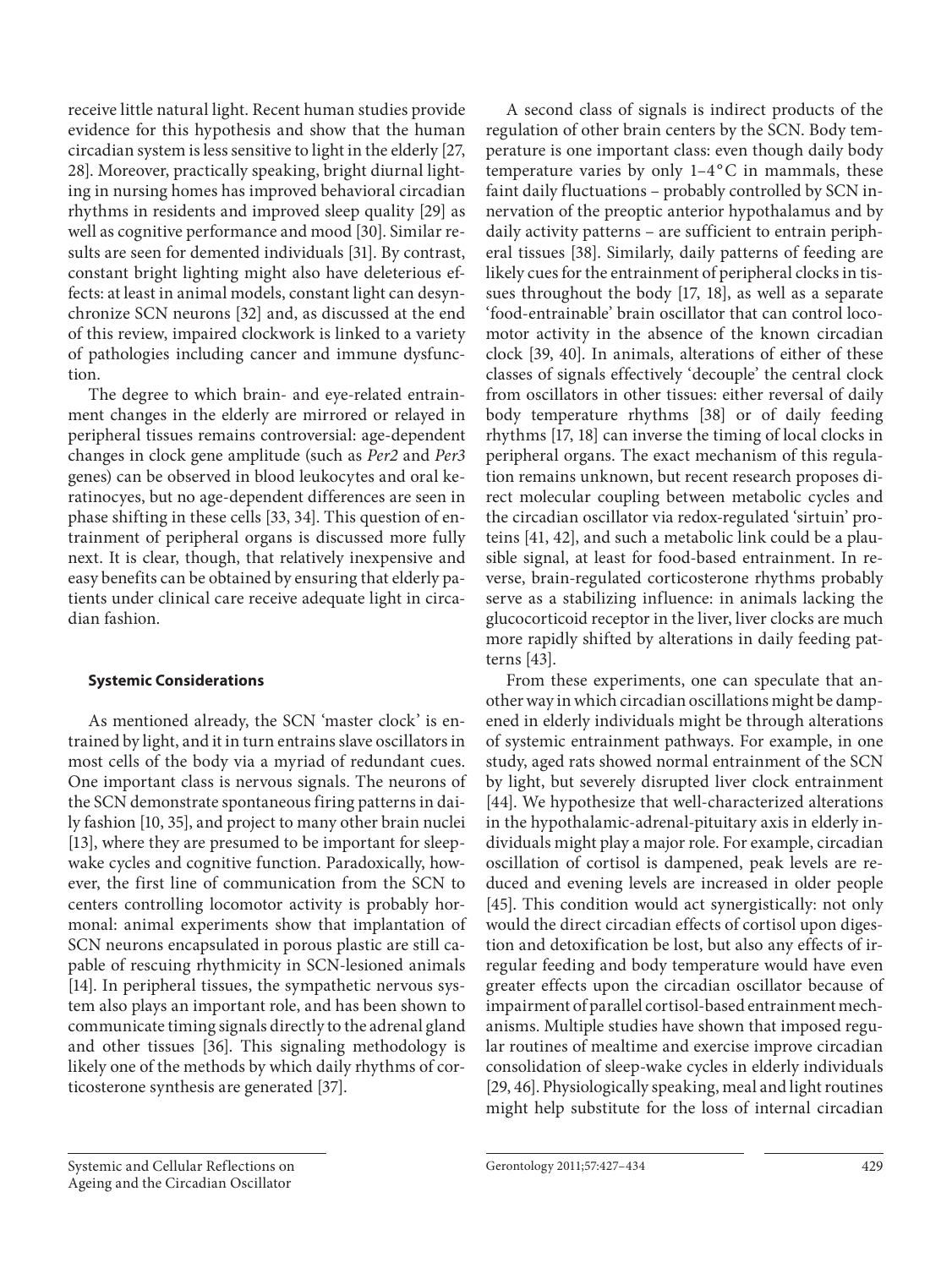signals, and themselves act as timing cues. Under normal conditions in young, healthy individuals, factors such as meal timing are overpowered by systemic circadian cues, and therefore might play a less important role. A similar situation exists in blind individuals: in the absence of the strong influence of ocular light, many subjects can be entrained to the 24-hour day by weak nonphotic timing cues that do not play a significant role for sighted individuals [47].

## **Cellular Considerations**

 As already described, virtually all cells in mammals have an independent circadian clock capable of sustained oscillations in isolation. Because each cellular oscillator is slightly different, though, circadian oscillations in dispersed cultures or tissue slices of peripheral cells rapidly dampen. The function of the redundant signaling described above is to synchronize all cellular clocks, thereby sustaining robust rhythms of gene expression and physiology at the tissue level. Recent studies suggest that there is a second function, though: to drive a subset of cellular circadian gene expression directly. Thus, genetically modified mice lacking a functional circadian clock in a particular organ lose circadian expression of a subset of genes (those coupled to the cellular oscillator) but still show circadian expression of others (those coupled to systemic mechanisms) [48, 49]. Similarly, tissue-specific rescue of a clock gene results in rescue of only a subset of physiological aspects of the underlying mutant strain  $[50]$ .

 The cellular heterogeneity of clock properties probably serves a definite function. Although the day length on our planet is fixed to 24 h, the period of light during this time can vary dramatically in lateral clines. To cope with these differences, the circadian clock is able to track both light onset (dawn) and light offset (dusk). Because of cellular differences in the SCN, some of its cellular clocks are phased earlier, and thereby track dawn, and others are phased later to track dusk – a hypothesis formed long before the existence of cellular clocks was discovered [51], and recently confirmed in rodent SCN neural activity studies [52] as well as luciferase imaging experiments [53]. To keep SCN cells locally synchronized, neurochemical coupling mechanisms are used [12, 54], and probably gap junctions as well [55] . Elimination of these components in mice results in dramatically dampened circadian oscillations.

 These cellular mechanisms comprise yet another way in which circadian rhythms could be altered in older individuals. It is possible that cellular clocks are themselves altered in aged cells, either intrinsically or due to increased release of inflammatory cytokines which are known to affect circadian gene expression [56, 57] . Alternatively, changes in synaptic patterns and neurochemical coupling within the SCN could also result in alterations in cellular clock function [58, 59]. Lending credence to this hypothesis, SCN electrical firing shows reduced circadian amplitude in older rats [60, 61] and reduced sensitivity to the hormone melatonin [62]. Transplantation of a fetal SCN into aged hamsters improved behavioral rhythmicity [63, 64].

# **Circadian Alterations in the Elderly: Working Backwards**

 A great deal of research has been done to characterize the specific physiological changes that occur as humans age, and some of these have already been mentioned above. The nature of these changes could permit us to understand better which of the mechanisms presented above might be responsible for the decline in circadian function in elderly individuals.

 Even based upon simple questionnaires, it is clear that from adolescence onward, human circadian clocks move earlier as individuals age. Between the ages of 20 and 80 years, the timing of sleep shifts an average of 2 h [65]. At the same time, sleep consolidation – that is the ability to sleep in long, unbroken nighttime bouts – is decreased. In addition, the total amount of slow-wave 'deep' sleep decreases and rapid-eye-movement 'dream' sleep is more evenly distributed [66]. In short, there is a marked decrease in the 'circadian amplitude' of sleep. Sleep patterns are believed to be the sum of two independent processes: a circadian one that programs human beings to sleep preferentially at night and a homeostatic one that increases sleep pressure with increasing time awake [67] . In principle, the fragmentation of sleep could be caused either by a reduction in the strength of the circadian component or by a change in the homeostatic component, and this question is actively debated at present.

 The reduction in circadian amplitude is not limited to sleep: it is universal and results in a variety of endocrine consequences. Appetite is reduced during meals and intermeal eating increases, and activity is increased during nighttime hours, especially during pathological ageing (dementia, Huntington's and Parkinson's disease). Mean-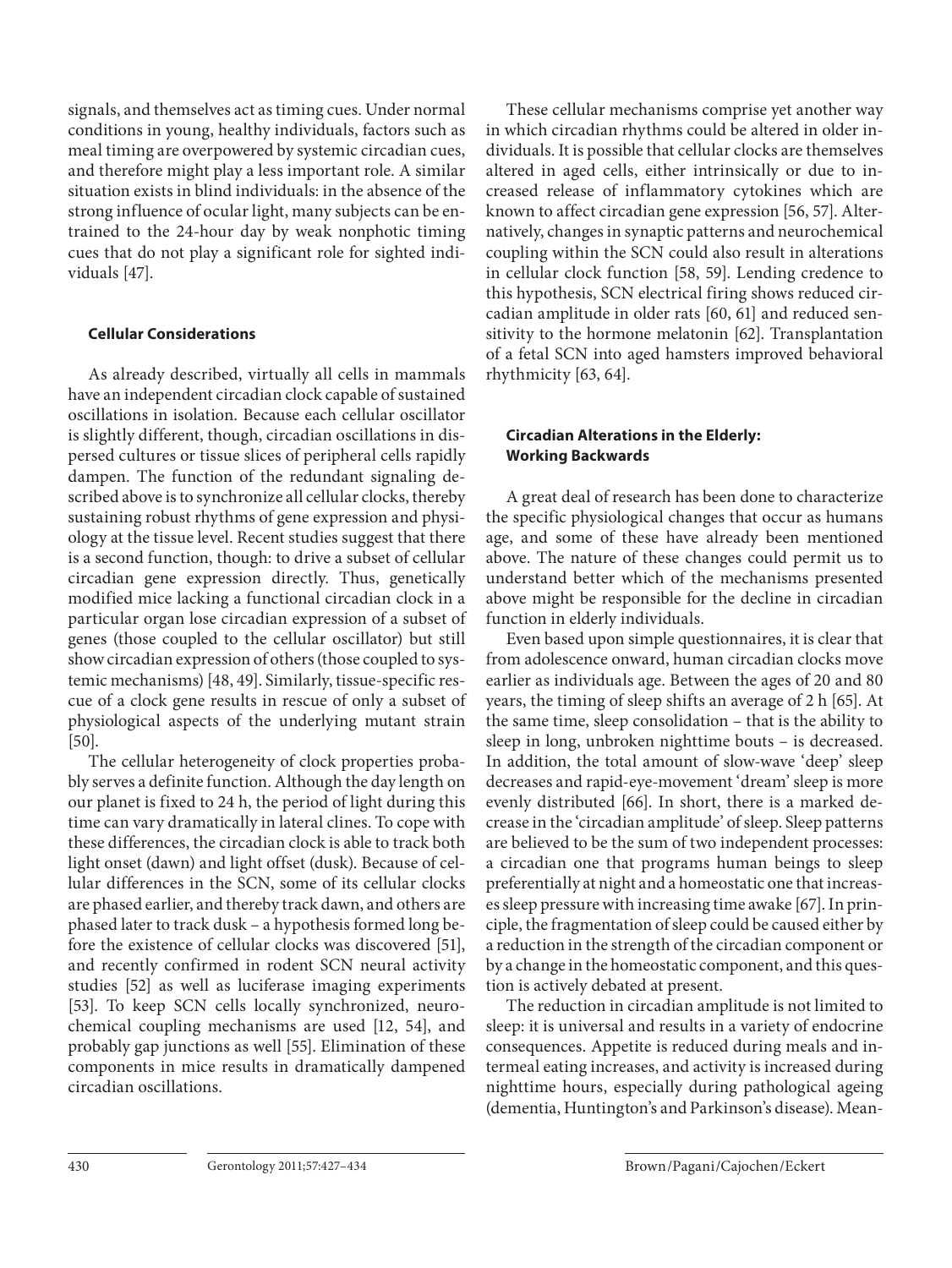

**Fig. 1.** Interaction between master and peripheral clocks. In mammals, the master clock in the SCN communicates timing information to other tissues in the brain and body via a redundant combination of signals: nervous innervation of other brain regions, secreted hormones, and indirect cues like body temperature and food intake (shown as black arrows leading out from the SCN), as well as by sympathetic innervation of peripheral organs (red arrow). Hormonal signals that influence circadian phase can in turn affect both peripheral organs and sleep-wake centers (blue arrows). We suggest that some of these hormones (such as glucocor-

ticoids) cannot signal to the SCN (dashed blue arrow), though they can still affect sleep-wake centers. In older individuals, the circadian amplitude of signals from the SCN is decreased, resulting in sleep fragmentation and reduced amplitudes of circadian behavior and physiology. We propose that at the same time, changes in hormonal balance – perhaps in the hypothalamic-pituitary-adrenal (HPA) axis – would additionally alter the circadian phase of behavior. Because these hormones do not 'feed back' to the SCN, they would not change circadian period length under free-running conditions.

while, the circadian amplitude and magnitude of many hormones are reduced, especially melatonin, prolactin, those of the hypothalamic-adrenal-pituitary axis as well as glucose [68]. Although some studies are contradictory on this point, body temperature may be both lower and oscillate with lower circadian amplitude [69] . Endothelial nitric oxide oscillations are also reduced and may be responsible for the damping of circadian cardiac function [70]. In short, it is easy to imagine how circadian physiology might be attenuated.

 A thornier problem is what might shift phase. One obvious hypothesis to explain earlier phase would be a shortening of the period of the circadian oscillator. Intrinsic period shortening has been observed in aged rodents and nonhuman primates by some groups [71, 72] . In humans, laboratory studies make this hypothesis unlikely: cross-sectional studies of younger and older adults under 'forced desynchrony' – artificial lighting conditions that measure the intrinsic period of the circadian oscillator unaffected by external environment – show no differences in average period length [73]. Interestingly, the same studies also show that the timing ('phase angle') of sleep relative to the circadian clock (measured via the pattern of secretion of the circadian hormone melatonin) is earlier and sleep is less consolidated [74, 75]. It is this lack of sleep consolidation that has led other groups to speculate that sleep fragmentation is itself responsible for the circadian phase shift [76].

 According to this idea, age-related changes in sleep structure and sleep consolidation reflect a reduction in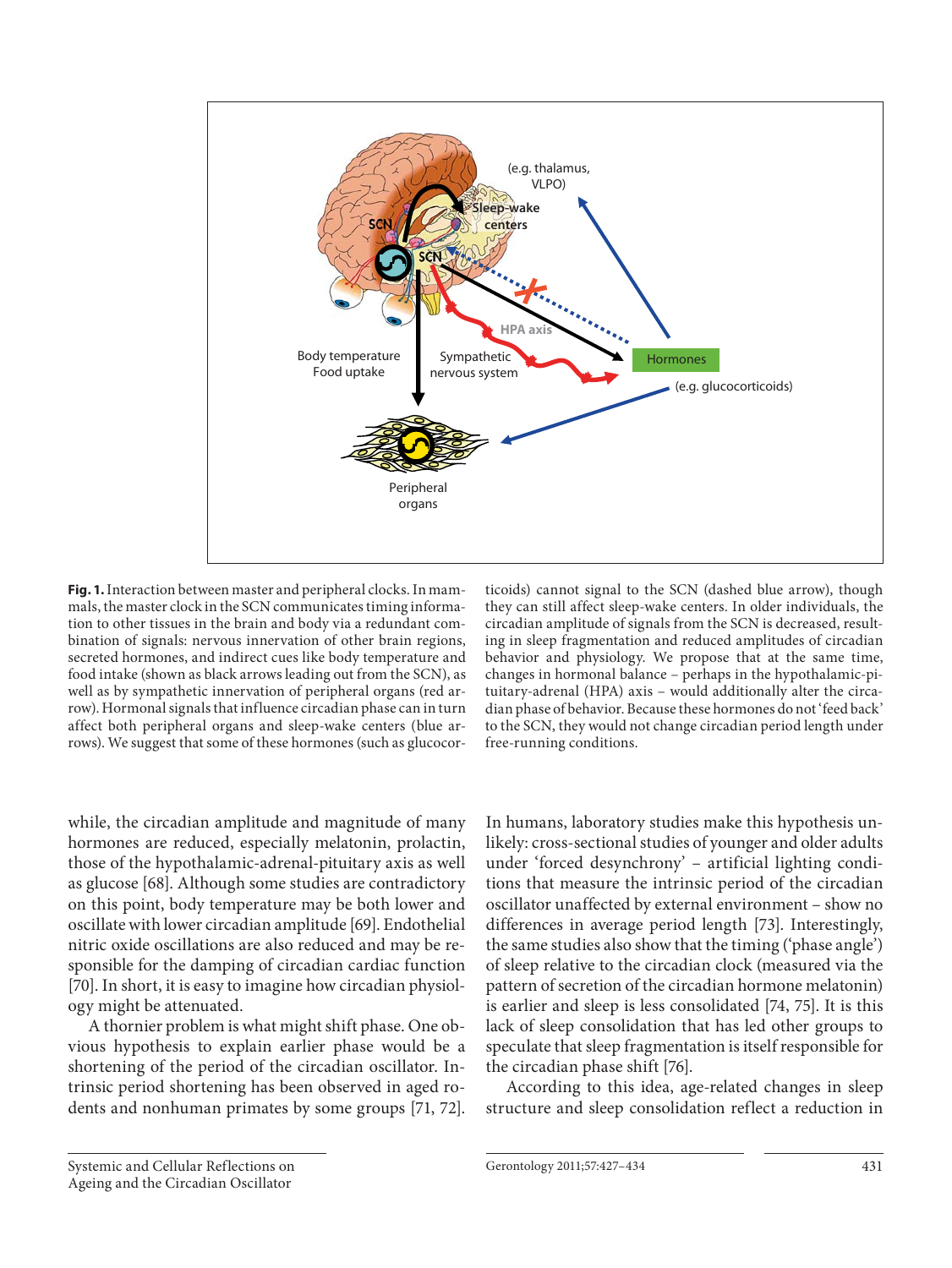the circadian force that opposes homeostatic sleep pressure [77]. This influence is particularly significant in the late evening, when the circadian drive for wakefulness is highest (that is, the wake maintenance zone), and in the early morning hours, when the circadian drive for sleep is at its maximum, thus leading to more sleep episodes in the evening and earlier morning wakening in elderly individuals. As a consequence of this altered sleep-wake pattern, the elderly may expose themselves to more morning than evening light, which may result in an earlier circadian phase.

 This model works well in normal conditions, but it does not fully explain similar results studying sleep latency under forced desynchrony conditions that look at the free-running circadian oscillator [73]. We suggest that this paradox might be explained by hormonal changes, and that the same hormonal differences might also explain the reduced circadian drive discussed previously. Since many hormones phase shift peripheral circadian clocks, alterations in their overall levels would be predicted to alter period in free-running conditions and phase in an entrained environment. However, if these hormones do not act upon the SCN – due to the bloodbrain barrier or a lack of the appropriate receptors –, the result would be a shift in the phase of circadian physiology (controlled most directly by peripheral organs and brain regions) without a change in the free-running period of circadian behavior (controlled by the SCN) (fig. 1).

# **Pathological Effects of Reduced Circadian Function in Older Individuals**

 The obvious effect of decreased circadian amplitude is a decreased quality of life, probably driven by worse sleep and a feeling of less energy during active periods. An increasing number of mouse studies suggest that decreased circadian function might also have a direct effect upon life span. These studies fall into three classes. First, there are mouse studies showing that deletions of some clock genes (for example, *Bmal1* and *Per2* ) lead to decreased life span and increased cancer as well as other age-related pathologies [78, 79]. Though interesting, metabolic defects linked to deletions of these genes make it unclear if their effects are gene or clock specific. Secondly, there are studies suggesting that circadian desynchrony per se – via chronic jet lag paradigms, for example – leads to decreased life span [80] and increased cancer rate and tumor growth [81]. Finally, an increasing number of mechanistic studies tie the circadian clock intimately to

questions of metabolism. They show for example that the circadian clock times cell division in adult animals [82] , and that it regulates and is regulated by proteins sensitive to cellular reduction and oxidation like sirtuins, which have themselves garnered a great deal of interest as antiageing proteins [83]. Thus, the circadian clock may be fundamentally tied to the balance of factors that prevent cellular damage, and reduced circadian amplitude may therefore accelerate this process.

 Although not discussed herein, other pathological effects may also arise separately through the changes in sleep that come about during ageing. For example, sleep deprivation results in immune system dysfunction and chronic inflammation. Since these two effects are commonly observed in aged individuals who suffer from disturbed sleep, it is easy to hypothesize a causative link [84] . Other studies, however, suggest that, according to cognitive parameters, healthy subjects actually tolerate sleep deprivation *better* than younger ones, belying the idea that they are sleep-deprived because of their altered sleep structure [85]. Further research is clearly needed upon this interesting question.

## **Perspective on Experiments and Treatments**

 Because the synchronization of peripheral circadian oscillators can be driven by indirect cues such as mealtime and body temperature, some of the best current circadian therapies for elderly individuals may also be the simplest: timed regular activities and mealtimes as well as bright daytime light. Multiple reports from clinical settings already suggest that these measures can help. In the longer term, the susceptibility of peripheral clocks to multiple hormones may make hormonal therapies another viable option. Exactly which hormones might be effective – and which, if any, might be responsible for these changes in the first place – are experimentally testable hypotheses, particularly given easy access to peripheral clocks in some human tissues. Thus, it is likely that future experiments cannot only help illuminate the causes of circadian dysfunction in the elderly, but also help alleviate it in a safe manner.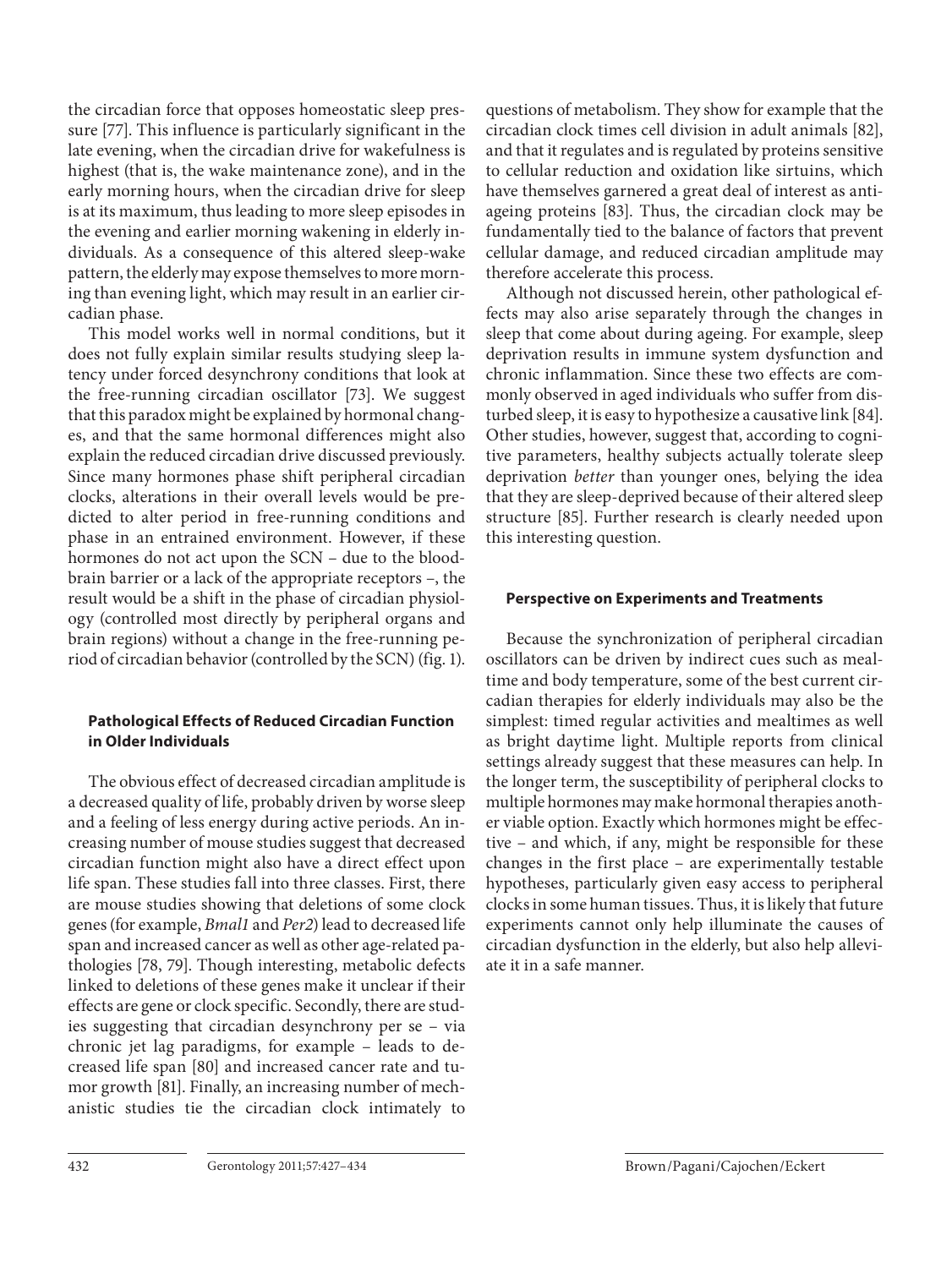#### **References**

- J, Schibler U: The mammalian circadian timing system: from gene expression to physiology. Chromosoma 2004;113:103–112.
- Walisser JA, Bradfield CA, FitzGerald GA: Genetic components of the circadian clock regulate thrombogenesis in vivo. Circulation 2008;117:2087–2095.
- 3 Froy O: Cytochrome P450 and the biological clock in mammals. Curr Drug Metab 2009; 218 10:104–115.
- <sup>2</sup>4 McClung CA: Circadian genes, rhythms and the biology of mood disorders. Pharmacol Ther 2007;114:222–232.
- 5 Ko GY, Shi L, Ko ML: Circadian regulation of ion channels and their functions. J Neurochem 2009;110:1150–1169.
- 6 Gibson EM, Williams WP 3rd, Kriegsfeld LJ: Aging in the circadian system: considerations for health, disease prevention and longevity. Exp Gerontol 2009;44:51–56.
- ▶ 7 Morton AJ, Wood NI, Hastings MH, Hurel- ▶ 21 brink C, Barker RA, Maywood ES: Disintegration of the sleep-wake cycle and circadian timing in Huntington's disease. J Neurosci 2005;25:157–163.
- 8 Wu YH, Swaab DF: Disturbance and strategies for reactivation of the circadian rhythm system in aging and Alzheimer's disease. Sleep Med 2007;8:623–636.
- 9 Englert S, Linden M: Differences in self-reported sleep complaints in elderly persons living in the community who do or do not take sleep medication. J Clin Psychiatry 1998;59:137–144; quiz 145.
- 10 Welsh DK, Logothetis DE, Meister M, Reppert SM: Individual neurons dissociated from rat suprachiasmatic nucleus express independently phased circadian firing  $\geq 25$ rhythms. Neuron 1995;14:697–706.
- 11 Colwell CS: Rhythmic coupling among cells in the suprachiasmatic nucleus. J Neurobiol 2000;43:379–388.
- 12 Maywood ES, Reddy AB, Wong GK, O'Neill JS, O'Brien JA, McMahon DG, Harmar AJ, Okamura H, Hastings MH: Synchronization and maintenance of timekeeping in suprachiasmatic circadian clock cells by neuropeptidergic signaling. Curr Biol 2006;16: 599–605.
- 13 Leak RK, Moore RY: Topographic organization of suprachiasmatic nucleus projection neurons. J Comp Neurol 2001;433:312–334.
- 14 Silver R, LeSauter J, Tresco PA, Lehman MN: A diffusible coupling signal from the transplanted suprachiasmatic nucleus controlling 29 circadian locomotor rhythms. Nature 1996; 382:810–813.
- 15 Welsh DK, Yoo SH, Liu AC, Takahashi JS, Kay SA: Bioluminescence imaging of individual fibroblasts reveals persistent, independently phased circadian rhythms of clock gene expression. Curr Biol 2004;14:2289– 2295.
- 1 Gachon F, Nagoshi E, Brown SA, Ripperger 16 Kowalska E, Brown SA: Peripheral clocks: 30 Riemersma-van der Lek RF, Swaab DF, Twisk keeping up with the master clock. Cold Spring Harb Symp Quant Biol 2007;72:301– 305.
- ►2 Westgate EJ, Cheng Y, Reilly DF, Price TS, ►17 Damiola F, Le Minh N, Preitner N, Kornmann B, Fleury-Olela F, Schibler U: Restricted feeding uncouples circadian oscillators in peripheral tissues from the central pacemaker in the suprachiasmatic nucleus. Genes Dev 2000;14:2950–2961.
	- 18 Stokkan KA, Yamazaki S, Tei H, Sakaki Y, Menaker M: Entrainment of the circadian clock in the liver by feeding. Science 2001;  $\triangleright$  32 291:490–493.
	- 19 Albrecht U (ed): The Circadian Clock. New York, Springer Science and Business Media, 2010.
	- 20 Ripperger JA, Schibler U: Rhythmic CLOCK-BMAL1 binding to multiple E-box motifs drives circadian Dbp transcription and chromatin transitions. Nat Genet 2006;38: > 34 369–374.
	- Hattar S, Lucas RJ, Mrosovsky N, Thompson S, Douglas RH, Hankins MW, Lem J, Biel M, Hofmann F, Foster RG, Yau KW: Melanopsin and rod-cone photoreceptive systems account for all major accessory visual functions in mice. Nature 2003;424:76–81.
	- 22 Lockley SW, Arendt J, Skene DJ: Visual impairment and circadian rhythm disorders. Dialogues Clin Neurosci 2007;9:301–314.
	- 23 Said FS, Weale RA: The variation with age of the spectral transmissivity of the living human crystalline lens. Gerontologia 1959;3: 213–231.
	- 24 Benloucif S, Masana MI, Dubocovich ML: Responsiveness to melatonin and its receptor expression in the aging circadian clock of  $\triangleright$  38 mice. Am J Physiol 1997;273:R1855–R1860.
	- 25 Klerman EB, Duffy JF, Dijk DJ, Czeisler CA: Circadian phase resetting in older people by ocular bright light exposure. J Investig Med 2001;49:30–40.
	- 26 Neufeld AH, Gachie EN: The inherent, agedependent loss of retinal ganglion cells is related to the lifespan of the species. Neurobiol Aging 2003;24:167–172.
	- 27 Duffy JF, Zeitzer JM, Czeisler CA: Decreased sensitivity to phase-delaying effects of moderate intensity light in older subjects. Neurobiol Aging 2007;28:799–807.
	- 28 Sletten TL, Revell VL, Middleton B, Lederle KA, Skene DJ: Age-related changes in acute and phase-advancing responses to monochromatic light. J Biol Rhythms 2009;24:73– 84.
		- 29 Alessi CA, Martin JL, Webber AP, Cynthia Kim E, Harker JO, Josephson KR: Randomized, controlled trial of a nonpharmacological intervention to improve abnormal sleep/ wake patterns in nursing home residents. J Am Geriatr Soc 2005;53:803–810.
- J, Hol EM, Hoogendijk WJ, Van Someren EJ: Effect of bright light and melatonin on cognitive and noncognitive function in elderly residents of group care facilities: a randomized controlled trial. JAMA 2008;299:2642– 2655.
- 31 Mishima K, Okawa M, Hishikawa Y, Hozumi S, Hori H, Takahashi K: Morning bright light therapy for sleep and behavior disorders in elderly patients with dementia. Acta Psychiatr Scand 1994;89:1–7.
- 32 Ohta H, Yamazaki S, McMahon DG: Constant light desynchronizes mammalian clock neurons. Nat Neurosci 2005;8:267– 269.
- 33 Ackermann K, Sletten TL, Revell VL, Archer SN, Skene DJ: Blue-light phase shifts PER3 gene expression in human leukocytes. Chronobiol Int 2009;26:769–779.
- Jud C, Chappuis S, Revell VL, Sletten TL, Saaltink DJ, Cajochen C, Skene DJ, Albrecht U: Age-dependent alterations in human PER2 levels after early morning blue light exposure. Chronobiol Int 2009;26:1462–1469.
- 35 Inouye ST, Kawamura H: Persistence of circadian rhythmicity in a mammalian hypothalamic 'island' containing the suprachiasmatic nucleus. Proc Natl Acad Sci USA 1979; 76:5962–5966.
- 36 Okamura H: Suprachiasmatic nucleus clock time in the mammalian circadian system. Cold Spring Harb Symp Quant Biol 2007;72: 551–556.
- 37 Engeland WC, Arnhold MM: Neural circuitry in the regulation of adrenal corticosterone rhythmicity. Endocrine 2005;28:325–332.
	- 38 Brown SA, Zumbrunn G, Fleury-Olela F, Preitner N, Schibler U: Rhythms of mammalian body temperature can sustain peripheral circadian clocks. Curr Biol 2002;12: 1574–1583.
- 39 Storch KF, Weitz CJ: Daily rhythms of foodanticipatory behavioral activity do not require the known circadian clock. Proc Natl Acad Sci USA 2009;106:6808–6813.
- 40 Fuller PM, Lu J, Saper CB: Differential rescue of light- and food-entrainable circadian rhythms. Science 2008;320:1074–1077.
- 41 Asher G, Gatfield D, Stratmann M, Reinke H, Dibner C, Kreppel F, Mostoslavsky R, Alt FW, Schibler U: SIRT1 regulates circadian clock gene expression through PER2 deacetylation. Cell 2008;134:317–328.
	- 42 Nakahata Y, Sahar S, Astarita G, Kaluzova M, Sassone-Corsi P: Circadian control of the NAD+ salvage pathway by CLOCK-SIRT1. Science 2009;324:654–657.
- 43 Le Minh N, Damiola F, Tronche F, Schutz G, Schibler U: Glucocorticoid hormones inhibit food-induced phase-shifting of peripheral circadian oscillators. Embo J 2001;20:7128– 7136.